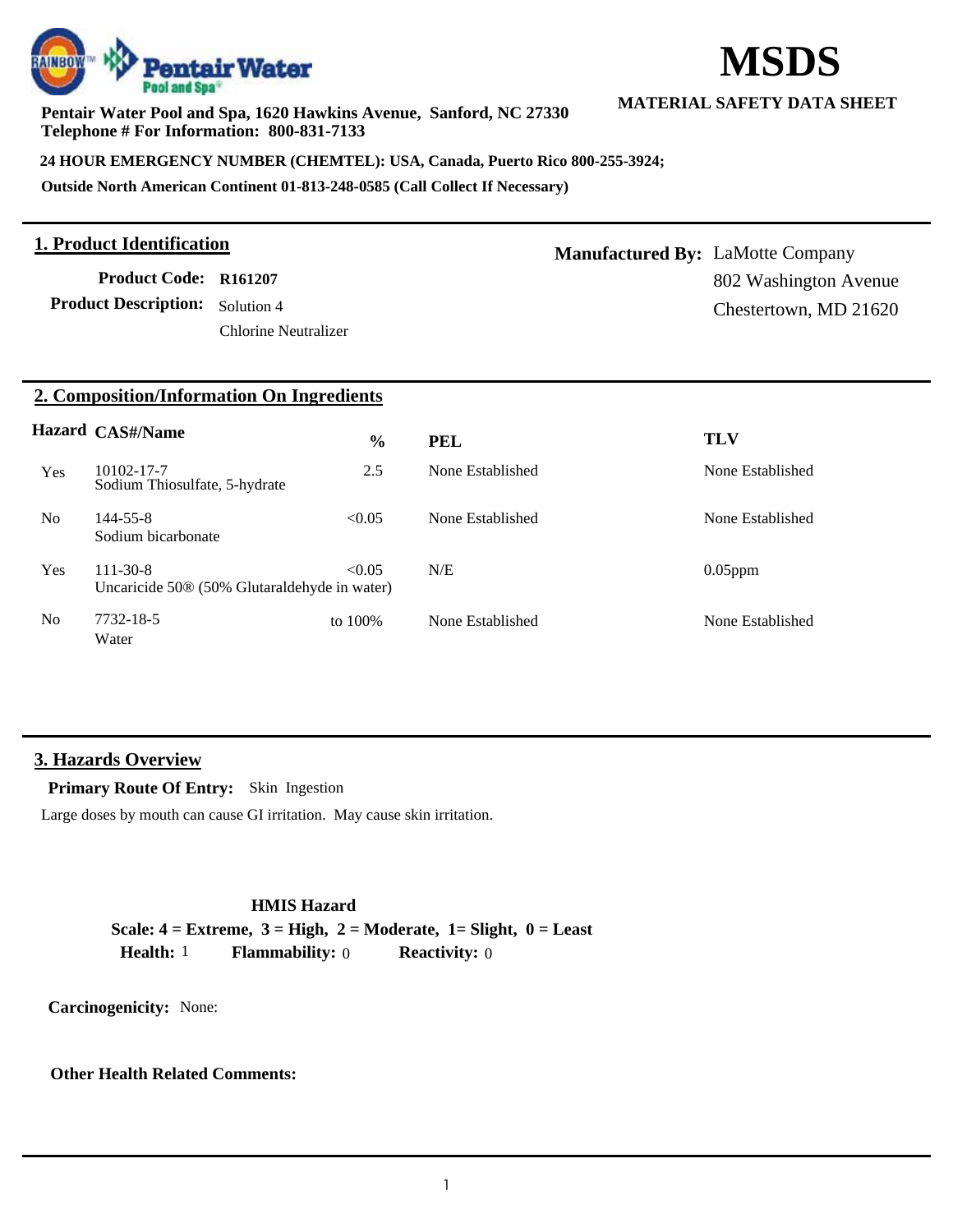Chlorine Neutralizer **Product Description:** Solution 4

#### **4. First Aid Measures**

Eye Contact: Flush with water for 15 minutes while lifting upper and lower eyelids. Contact physician if irritation devlops or **Skin Contact: Inhalation:** Remove to fresh air. **Ingestion:** Drink several glasses of water. Contact physician if irritation dvelops or persists. persists.<br>Flush with water. Wash with soap and water. Contact physician if irritation develops or persists.

#### **5. Fire Fighting Measures**

| <b>Flash Point (Method Used):</b> N/A    | LEL: $N/A$        | UEL: $N/A$ |
|------------------------------------------|-------------------|------------|
| <b>Extinguishing Media:</b>              | Not a fire hazard |            |
| <b>Special Fire Fighting Procedures:</b> | N/A               |            |
| Unusual Fire & Explosion Hazard:         | N/A               |            |

# **6. Accidental Release Measures**

Absorb spill with inert material, containerize, and hold for disposal. Dispose according to local regulations.

### **7. Handling & Storage**

Store in cool, dry, storage area away from heat and light.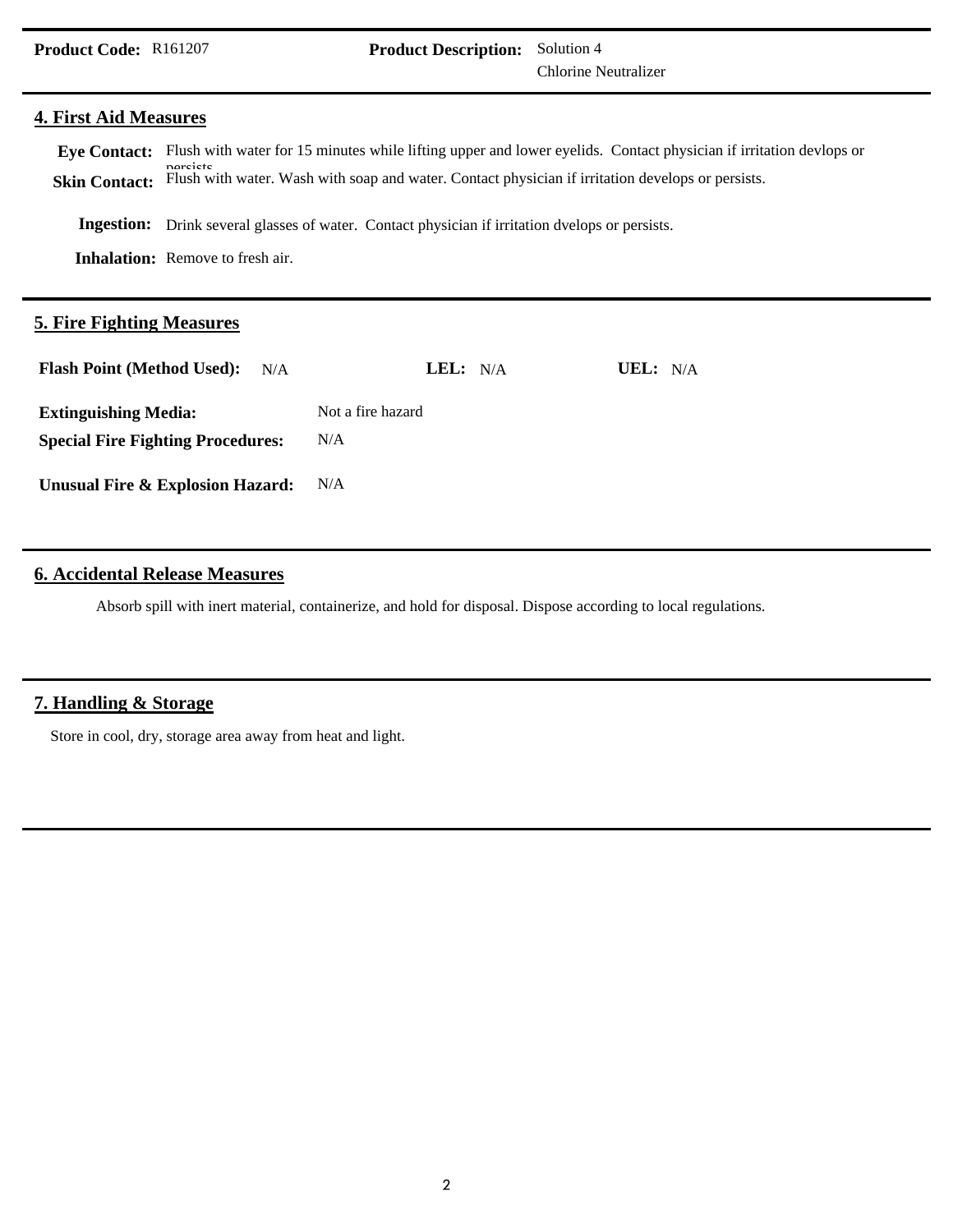Chlorine Neutralizer

# **8. Exposure Controls/Personal Protection**

#### **Ventilation**

Normal

# **Protection When Handling**

Eye Protection Gloves

**Work/Hygenic Practices:** Avoid repeated contact with eyes or skin. Solution is alkaline and may be irritating.

#### **9. Physical & Chemical Properties**

| Appearance:                         | Clear Colorless Liquid | <b>Vapor Density:</b> $\langle 1 (Air=1) \rangle$                                   |                     |
|-------------------------------------|------------------------|-------------------------------------------------------------------------------------|---------------------|
| <b>Solubility In Water: Soluble</b> |                        | <b>Vapor Pressure:</b> $\langle 17 \text{ mm} \otimes 20^{\circ} \text{ C} \rangle$ |                     |
| Odor:                               | None                   | <b>Boiling Point:</b>                                                               | ca. $100^{\circ}$ C |
| pH:                                 |                        | <b>Melting Point:</b>                                                               | Unknown             |

# **10. Stability & Reactivity**

| Stable:                                      | Yes         |
|----------------------------------------------|-------------|
| <b>Conditions To Avoid:</b>                  | Heat, light |
| <b>Incompatibility (Materials To Avoid):</b> | N/A         |
| <b>Hazardous Decomposition Products:</b>     | N/A         |

# **11. Toxicological Information**

In a NTP chronic 2-year inhalation study on glutaraldehyde, no carcinogenicity was seen in rats or in mice.

**Target Organs:** N/A Skin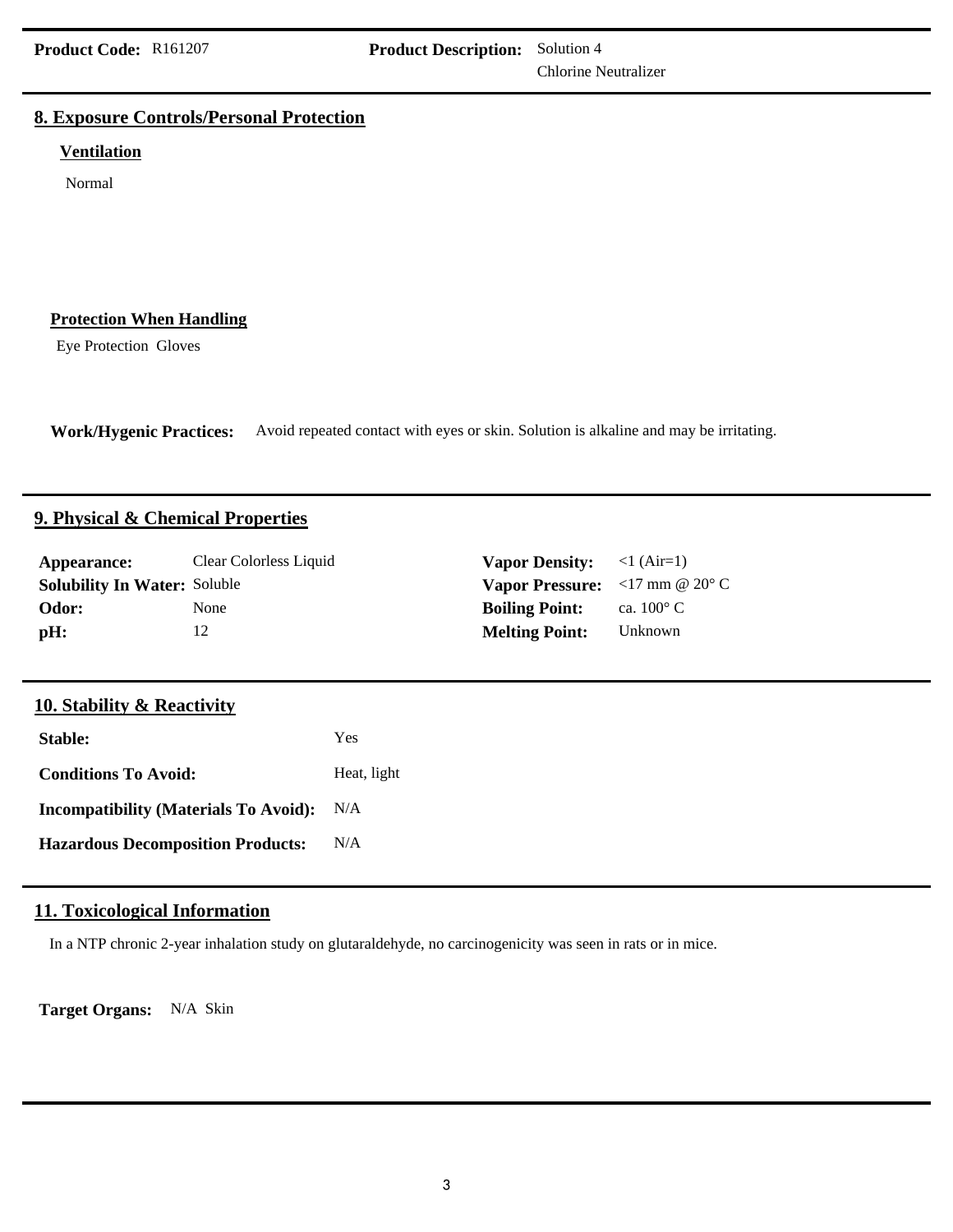Chlorine Neutralizer

# **12. Ecological Information**

Information Not Yet Available

# **13. Disposal Considerations**

Dispose according to local regulations. If permitted, neutralize with dilute acid and rinse to drain with excess water.

## 14. Transportation Information

Not Regulated For Transport

#### **15. Regulatory Information**

| <b>Chemical Inventory Status</b> |                                                             |                           |              |                              |                |            |       |
|----------------------------------|-------------------------------------------------------------|---------------------------|--------------|------------------------------|----------------|------------|-------|
| Hazard                           | Ingredient                                                  | <b>USA</b><br><b>TSCA</b> | Europe<br>EС | --- Canada ---<br><b>DSL</b> | <b>NDSL</b>    | Australia  | Japan |
| Yes                              | 7772-98-7<br>Sodium Thiosulfate, anhydrous                  | Yes                       | Yes          | Yes                          | N <sub>0</sub> | Yes        | Yes   |
| N <sub>0</sub>                   | 144-55-8<br>Sodium Bicarbonate                              | Yes                       | Yes          | Yes                          | N <sub>0</sub> | Yes        | Yes   |
| Yes                              | $111 - 30 - 8$<br>Ucarcide 50 (50% Glutaraldehyde in Water) | Yes                       | Yes          | Yes                          | N <sub>0</sub> | <b>Yes</b> | Yes   |
| N <sub>0</sub>                   | 7732-18-5<br>Distilled Water                                | Yes                       | Yes          | Yes                          | N <sub>0</sub> | Yes        | Yes   |

#### **Federal, State, & International Regulations**

|                                           | --- SARA 302 --- |                | --------- SARA 313 --------- |                          |                | <b>RCRA</b>    | <b>TSCA</b>    |
|-------------------------------------------|------------------|----------------|------------------------------|--------------------------|----------------|----------------|----------------|
| Ingredient                                | <b>RQ</b>        | <b>TPQ</b>     | Listed                       | <b>Chemical Category</b> | <b>CERCLA</b>  | 261.33         | 8(D)           |
| 7772-98-7                                 | N <sub>0</sub>   | N <sub>0</sub> | No.                          | N <sub>0</sub>           | N <sub>0</sub> | N <sub>0</sub> | N <sub>0</sub> |
| Sodium Thiosulfate, anhydrous             |                  |                |                              |                          |                |                |                |
| 144-55-8                                  | N <sub>0</sub>   | N <sub>0</sub> | No.                          | N <sub>0</sub>           | N <sub>0</sub> | N <sub>o</sub> | No             |
| Sodium Bicarbonate                        |                  |                |                              |                          |                |                |                |
| $111 - 30 - 8$                            | N <sub>0</sub>   | N <sub>0</sub> | No.                          | N <sub>0</sub>           | N <sub>0</sub> | N <sub>o</sub> | No             |
| Ucarcide 50 (50% Glutaraldehyde in Water) |                  |                |                              |                          |                |                |                |
| 7732-18-5                                 | N <sub>0</sub>   | N <sub>0</sub> | No.                          | N <sub>0</sub>           | N <sub>0</sub> | N <sub>0</sub> | N <sub>0</sub> |
| Distilled Water                           |                  |                |                              |                          |                |                |                |